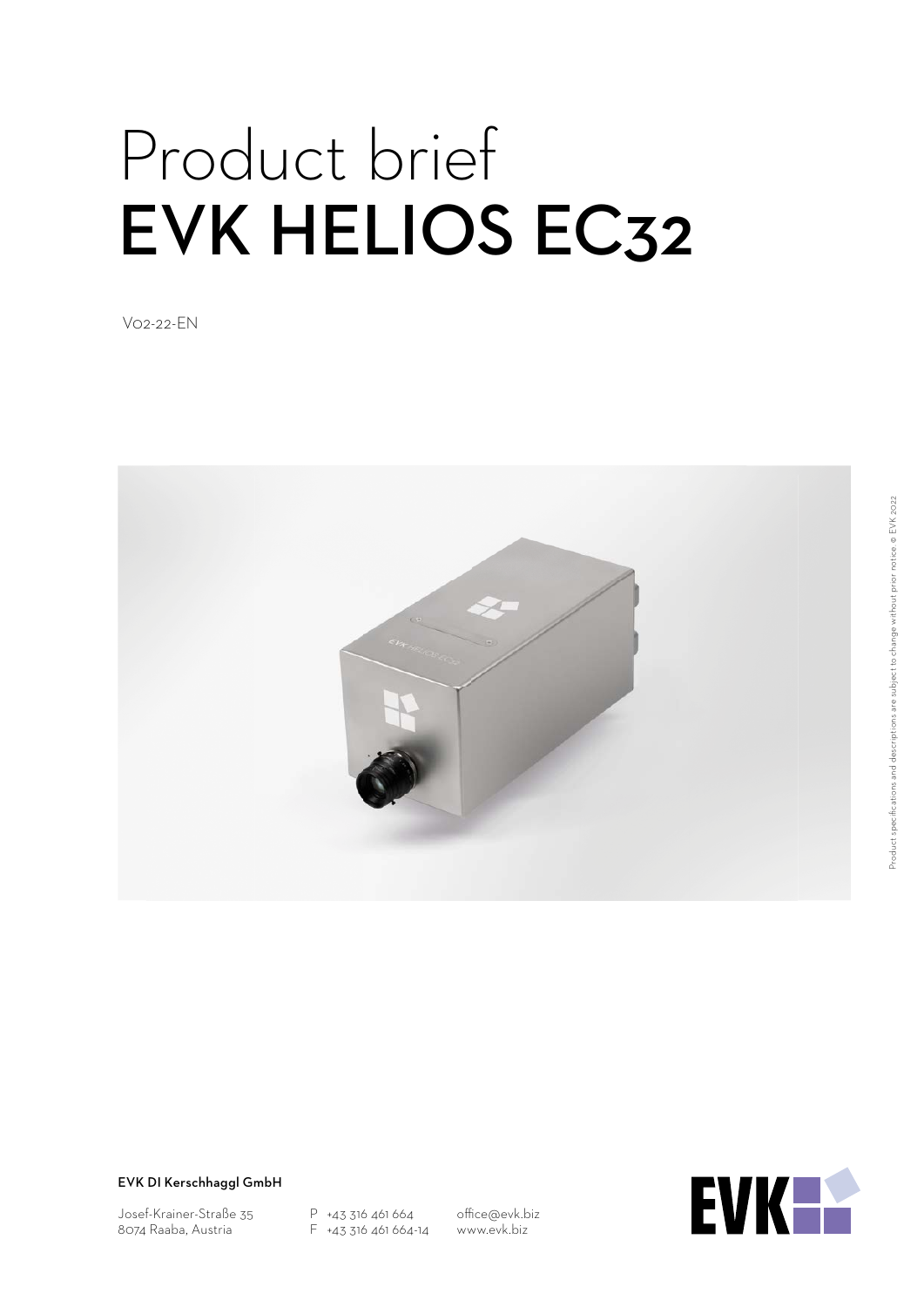### V02-22-EN EVK HELIOS EC32

#### 320-Pixel Hyperspectral Imaging Core Camera

- Line-scan camera with optically corrected spectral data output
- 320 pixels spatial resolution
- Operates in the wavelength band from 900nm to 1700nm

| Description    | The EVK HELIOS EC32 is a push-broom hyperspectral imaging camera, delivering optically<br>corrected and spatially resolved spectral data. The camera features non-contact and<br>non-destructive, real time infrared imaging spectroscopy for identification of material types<br>in industrial applications.<br>In combination with the EVK ALPHA classification engine, EVK HELIOS EC32 camera features<br>a powerful system for in-line analysis and monitoring of product streams in a range of industries.                                                         |
|----------------|-------------------------------------------------------------------------------------------------------------------------------------------------------------------------------------------------------------------------------------------------------------------------------------------------------------------------------------------------------------------------------------------------------------------------------------------------------------------------------------------------------------------------------------------------------------------------|
| Key features   | Optically corrected, GigE Vision GenlCam compliant output data<br>Excellent SNR of 3.500 at a nominal spatial resolution of 320 pixels<br>$\bullet$<br>Up to 256 spectral bands<br>$\bullet$<br>Scan rate of 446Hz at full spectra, up to 3.8kHz using spectral ROI<br>$\bullet$<br>Rugged industrial design<br>$\bullet$<br>Protection rating IP54<br>$\bullet$<br>Temperature Range O°C - 45°C with full optical stability<br>$\bullet$<br>Suitable for in-line classification, metrology, and sorting<br>$\bullet$<br>(in combination with EVK ALPHA product family) |
| Client         | Hyperspectral imaging camera for real-time, in-line operations                                                                                                                                                                                                                                                                                                                                                                                                                                                                                                          |
| benefits       | Plug and play: No external calibration necessary<br>$\bullet$                                                                                                                                                                                                                                                                                                                                                                                                                                                                                                           |
|                | Compact and rugged design<br>$\bullet$                                                                                                                                                                                                                                                                                                                                                                                                                                                                                                                                  |
| <b>Typical</b> | Removal of foreign bodies in food processing industries<br>$\bullet$                                                                                                                                                                                                                                                                                                                                                                                                                                                                                                    |
| applications*  | Material type determination in plastic sorting<br>$\bullet$                                                                                                                                                                                                                                                                                                                                                                                                                                                                                                             |
|                | Measurement of material quality in waste management<br>$\bullet$                                                                                                                                                                                                                                                                                                                                                                                                                                                                                                        |
|                | In-line quantitative analysis of analyte concentrations in production processes<br>$\bullet$                                                                                                                                                                                                                                                                                                                                                                                                                                                                            |
|                | * In combination with EVK ALPHA Products                                                                                                                                                                                                                                                                                                                                                                                                                                                                                                                                |



Product specifications and descriptions are subject to change without prior notice. @ EVK 2022 Product specifications and descriptions are subject to change without prior notice. © EVK 2022

Josef-Krainer-Straße 35 8074 Raaba, Austria

EVK DI Kerschhaggl GmbH

P +43 316 461 664 F +43 316 461 664-14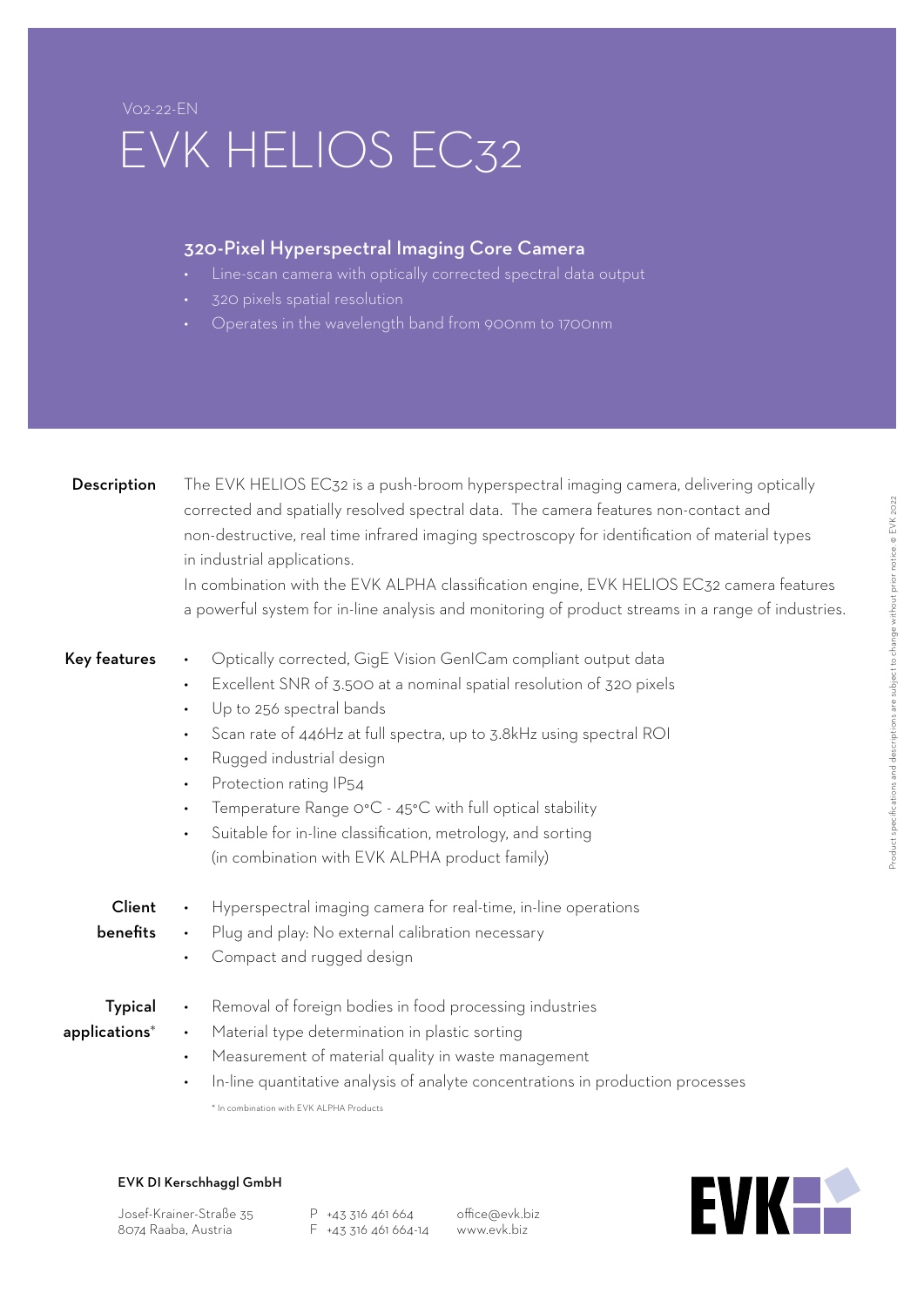## EVK HELIOS EC32 - V02-22-EN Experts in industrial imaging

#### Technical Data

| Spectral range          | $(929 \pm 2 - 1702 \pm 2)$ nm                                |
|-------------------------|--------------------------------------------------------------|
| Line scan rate          | 446 Hz full frame                                            |
| Spectral resolution     | $2.5$ nm                                                     |
| Spectral sampling       | 3.1 nm                                                       |
| Spatial resolution      | 320 pixels                                                   |
| Pixel size              | 30 x 30 µm                                                   |
| Optical coupling        | C-mount lens                                                 |
| Slit                    | 60 µm                                                        |
| Interfaces              | GigE Vision (GV) <sup>1</sup>                                |
| Trigger input           | RS-485                                                       |
| Dimensions without lens | 141 x 174 x 326 mm                                           |
| Weight                  | approx. 7.8 kg                                               |
| Power supply            | 18 - 36 V DC                                                 |
| Power consumption       | max. 24W, typical 8W                                         |
| Protection rating       | IP54                                                         |
| Operating temperature   | $\circ$ to +45 $^{\circ}{\rm C}$                             |
| Storage temperature     | -25 to +75 $^{\circ}$ C                                      |
| Humidity                | 8 to 80 %                                                    |
| Data output             | 1. High quality calibrated spectral data (12bit GigE-Vision) |
|                         |                                                              |

1 GigE Vision supports configuration & data streaming

#### EVK DI Kerschhaggl GmbH

Josef-Krainer-Straße 35 8074 Raaba, Austria

P +43 316 461 664 F +43 316 461 664-14

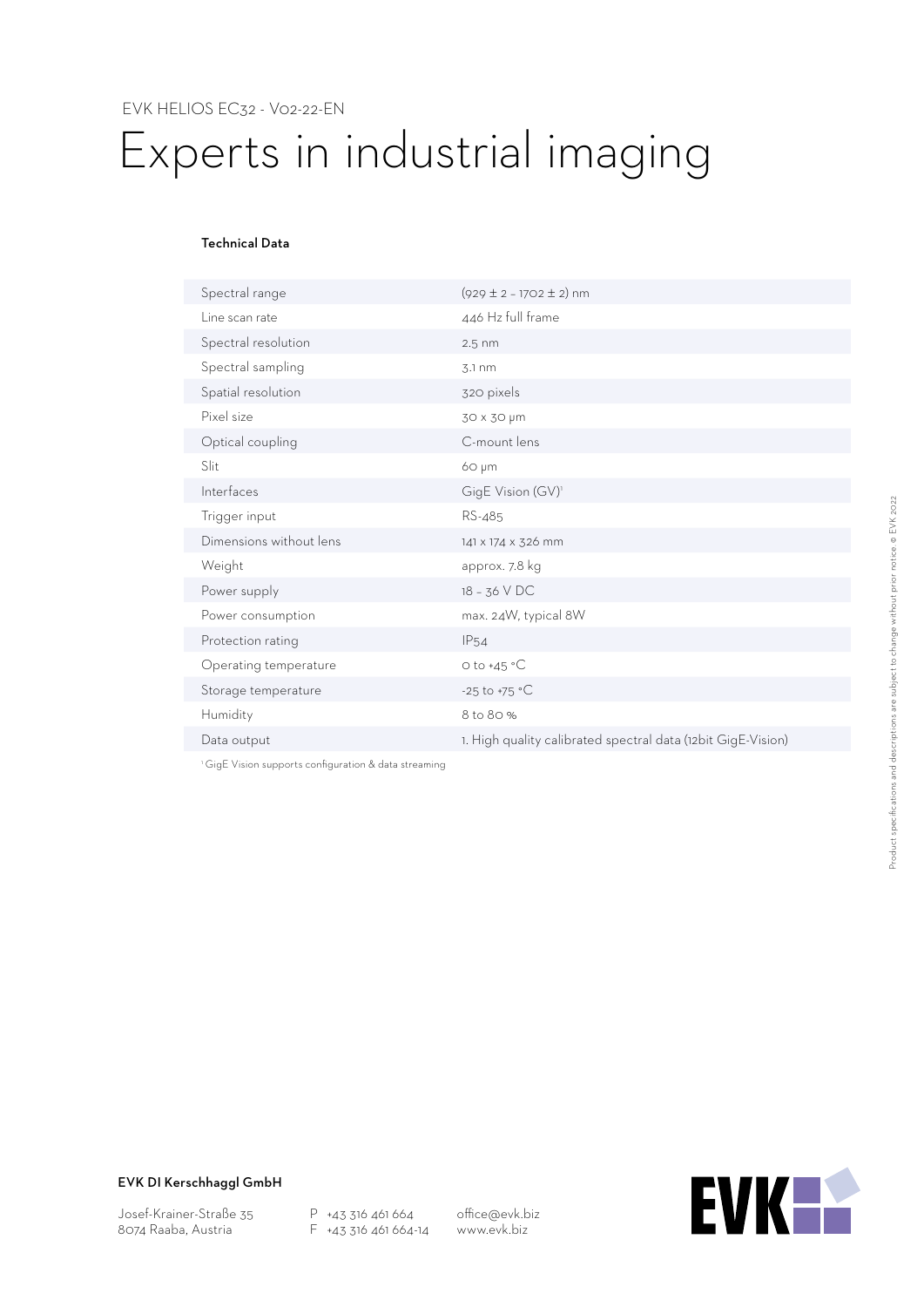## Experts in industrial imaging

#### Frame-rate information

| Achievable frame rate at spatial full frame (312 Pixels) and exemplary spectral ROIs |                                        |                    |                    |                 |
|--------------------------------------------------------------------------------------|----------------------------------------|--------------------|--------------------|-----------------|
|                                                                                      | Spectral ROI width Spectral band-width | Spectral range min | Spectral range max | Max. frame rate |
| 248 pixels                                                                           | 773 nm                                 | 929 nm - 1702 nm   | 929 nm - 1702 nm   | 446 Hz          |
| 220 pixels                                                                           | 685 nm                                 | 929 nm - 1615 nm   | 1017 nm - 1702 nm  | 500 Hz          |
| 200 pixels                                                                           | $623$ nm                               | 929 nm - 1552 nm   | 1079 nm - 1702 nm  | 547 Hz          |
| 160 pixels                                                                           | 498 nm                                 | 929 nm - 1427 nm   | 1205 nm - 1702 nm  | 674 Hz          |
| 120 pixels                                                                           | 372 nm                                 | 929 nm - 1302 nm   | 1330 nm - 1702 nm  | 878 Hz          |
| 100 pixels                                                                           | 310 nm                                 | 929 nm - 1239 nm   | 1392 nm - 1702 nm  | 1034 Hz         |
| 80 pixels                                                                            | 247 nm                                 | 929 nm - 1176 nm   | 1455 nm - 1702 nm  | 1295 Hz         |
| 60 pixels                                                                            | 185 nm                                 | 929 nm - 1114 nm   | 1518 nm - 1702 nm  | 1607 Hz         |
| 40 pixels                                                                            | 122 nm                                 | 929 nm - 1051 nm   | 1580 nm - 1702 nm  | 2221 Hz         |
| 30 pixels                                                                            | 91 nm                                  | 929 nm - 1020 nm   | 1611 nm - 1702 nm  | 2745 Hz         |
| 20 pixels                                                                            | 59 nm                                  | 929 nm - 989 nm    | 1643 nm - 1702 nm  | 3594 Hz         |
| 18 pixels                                                                            | 53 nm                                  | 929 nm - 982 nm    | 1649 nm - 1702 nm  | 3831 Hz         |

Spectral ROI width is selectable in 2-pixel steps from 18 pixels to 248 pixels, spectral position is selectable in two-pixel steps over the full possible range.

#### EVK DI Kerschhaggl GmbH

Josef-Krainer-Straße 35 8074 Raaba, Austria

P +43 316 461 664 F +43 316 461 664-14